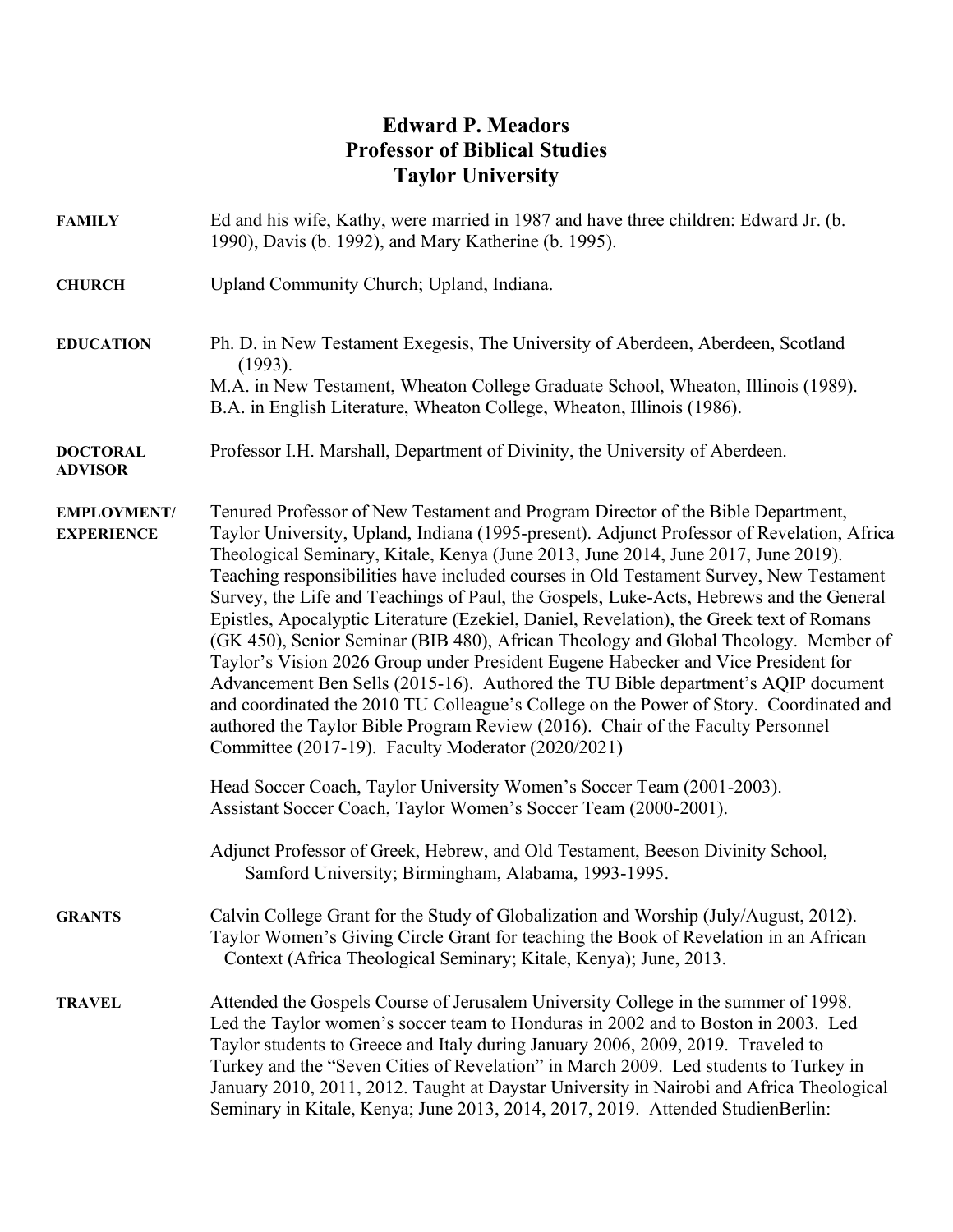Reformation Faculty Seminar 2016 Co-pioneered partnership between Université Chrétienne Bilingue du Congo (UCBC) and Taylor University (TU) in Entebbe, Uganda, (June 21-July 7, 2016) with Honoré Bunduki Kwany (Rector), Jolie Sifa Kpaka (ASIPP Coordinator) and Kizito Mayao (PR Agent and Candidate).

| <b>PUBLICATIONS/</b><br><b>PRESENTATIONS</b> | "The Orthodoxy of the Q Sayings of Jesus." Tyndale Bulletin 43.2 (Nov, 1992) 233-57.<br>Jesus the Messianic Herald of Salvation, A Comparison of the Kingdom of God<br>Sayings in Mark and Q. WUNT Reihe 2; Tübingen: J.C.B. Mohr (Paul Siebeck) 1995.<br>Book review of David Peterson's Engaging with God. A Biblical Theology of Worship. |
|----------------------------------------------|----------------------------------------------------------------------------------------------------------------------------------------------------------------------------------------------------------------------------------------------------------------------------------------------------------------------------------------------|
|                                              | The Evangelical Quarterly, Vol. LXVII/No. 3. July, 95: 287-288.<br>"The Christological Unity of Q." Paper presentaton at the 1996 gathering of the Society of<br>Biblical Literature in New Orleans (Nov., 1996).                                                                                                                            |
|                                              | Hendrickson publisher's American reprinting of Jesus the Messianic Herald of<br>Salvation, A Comparison of the Kingdom of God Sayings in Mark and Q (1997).<br>Book Review of James M. Scott's Paul and the Nations (J.C.B. Mohr [Paul Siebeck] 1996)                                                                                        |
|                                              | in The Journal of Biblical Literature, 116, No. 4. Winter 1997, 753-755<br>Book Review of David Catchpole's The Quest for Q (T&T Clark) in The<br>Evangelical Quarterly, 70:1 (1998) 68-71.                                                                                                                                                  |
|                                              | Book Review of Patrick J. Madden's Jesus' Walking on the Water, (BZNW 81. Berlin/New<br>York: de Gruyter, 1997) for The Journal of Biblical Literature.                                                                                                                                                                                      |
|                                              | Book Review of Dale Allison's, The Jesus Tradition in $Q$ (Harrisburg: Trinity<br>Press International, 1997) in The Journal of Biblical Literature 118.1 (Spring 99) 147-<br>150.                                                                                                                                                            |
|                                              | John 311. A 64 page correspondence course authored for Taylor Office of Extended<br>Learning, Taylor University, Fort Wayne, IN. Completed during the summer of 1998.                                                                                                                                                                        |
|                                              | "The Messianic Implications of the Q Material." The Journal of Biblical Literature 118.2<br>(Summer 99), 253-277.                                                                                                                                                                                                                            |
|                                              | Book Review of Marinus De Jonge's God's Final Envoy: Early Christology<br>and Jesus' Own View of His Mission in Themelios Vol 25:1 (1999) 93-94.                                                                                                                                                                                             |
|                                              | "Idolatry and the Hardening of the Heart"—Paper presentation at the 1999 Evangelical<br>Theological Society Meetings in Danvers, MA.                                                                                                                                                                                                         |
|                                              | "Idolatry and the Hardening of the Heart in Romans 1-2"—paper presentation at the 2001<br>Society of Biblical Literature Midwest Meeting at Notre Dame University (Feb. 9-11,<br>2001).                                                                                                                                                      |
|                                              | Book Review of William B. Barcley, "Christ in You; A Study in Paul's                                                                                                                                                                                                                                                                         |
|                                              | <i>Theology and Ethics</i> " (New York: University Press of America, 1999) for the Journal<br>of the Evangelical Theological Society.                                                                                                                                                                                                        |
|                                              | "Idolatry and the Hardening of the Heart in Romans." Proceedings EGL&MWBS 21<br>$(2001), 15-30.$                                                                                                                                                                                                                                             |
|                                              | John Meier's A Marginal Jew—Meier's treatment of the Sayings of Jesus. Oral<br>presentation in the large group forum of The Evangelical Theological Society<br>(Toronto, November, 2002).                                                                                                                                                    |
|                                              | Assistant Profreader: Moulton and Geden CONCORDANCE TO THE GREEK NEW<br>TESTAMENT (6 <sup>th</sup> Edition; Ed. I. Howard Marshall; London/New York: T&T Clark,<br>2002).                                                                                                                                                                    |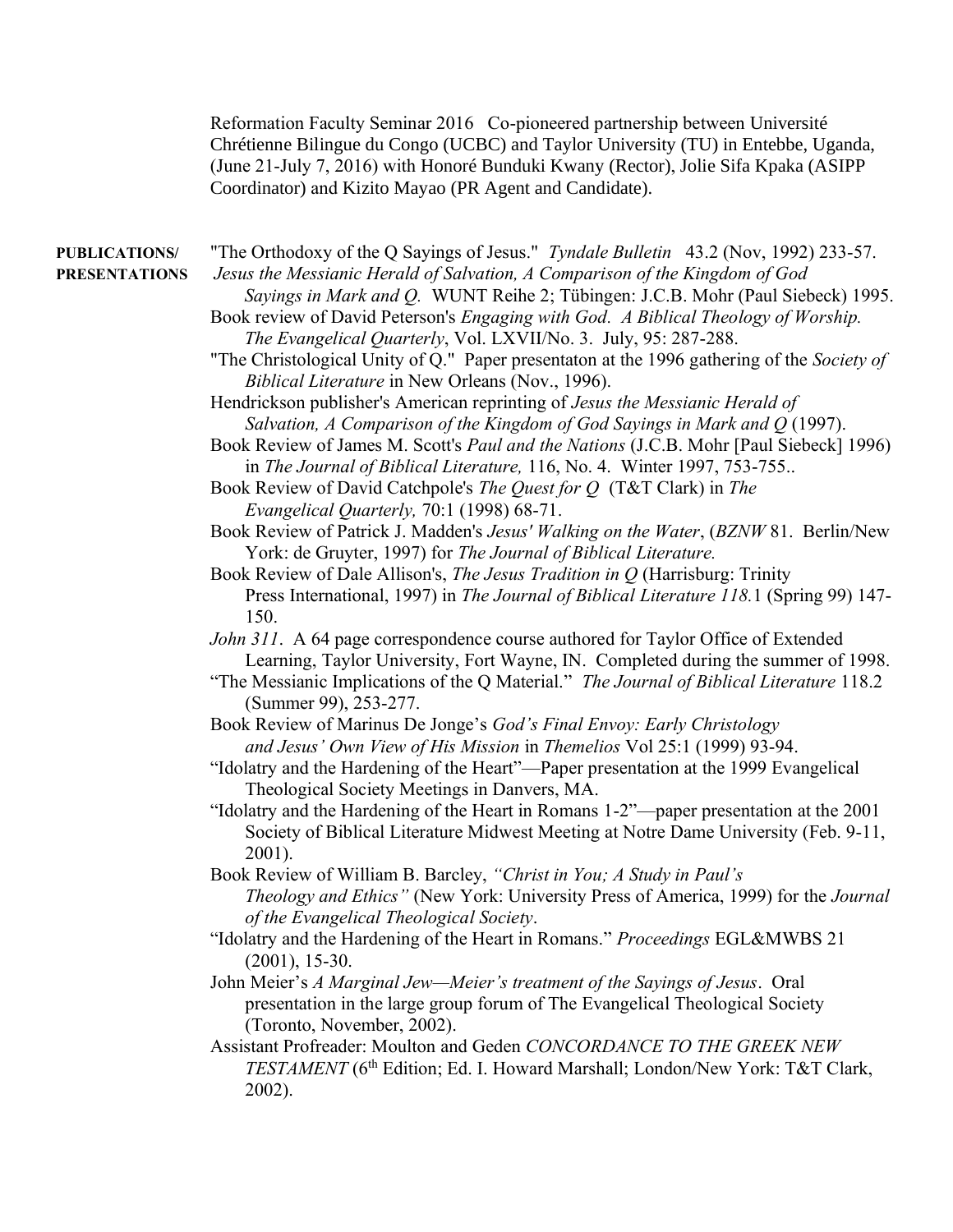- "The Goal of Our Instruction." Pages 57-59 in *Beyond Soccer: The Ultimate Goal.* Edited by Rich Daughtridge. McDougal Publishing: Hagerstown, Maryland, 2003.
- "Why Jesus is the Only Way." Paper presentation at the 2004 national meeting of the Evangelical Theological Society in Atlanta.
- "Why Jesus is the Only Way." *Journal for Baptist Theology and Ministry* Vol. 2, No. 2 (2004), 99-112.
- "The Pre-Resurrection Resurrection: 'Born Again' Theology in Biblical Revelation." Paper presentation at the Southwest meeting of The Evangelical Theological Society (New Orleans, March 2005).
- "The Contemporary Idols of Pride, Theology, and 'Worship Worship.'" Paper presentation for the *Vision Conference* of the International Institute of Christian Studies (Kansas City; July 14-16, 2005).

Published online at: www.iics.com/vision2005papers.html

- "The Orthodoxy of the Q Sayings of Jesus Revisited." Paper presentation for the national meeting of the Evangelical Theological Society Meeting (Valley Forge, PA: Nov 16-18, 2005).
- "Orthodoxy, Heresy, and the Doctrine of God." Paper presentation for the national meeting of the Evangelical Theological Society Meeting (Valley Forge, PA: Nov 16-18, 2005).
- "Conversion Theology in Biblical Revelation." Paper presentation for the Vision Conference of the International Institute of Christian Studies (Kansas City, July, 2006).
- "Idolatry and the Hardening of the Heart in Romans 9-11." Paper Presentation for the national meeting of the Evangelical Theological Society Meeting (Washington, DC: Nov, 2006).
- "The Orthodoxy of the Q Sayings of Jesus Revisited." *EJ* 24/2 (2006): 1-8.
- *Idolatry and the Hardening of the Heart.* T&T Clark (Continuum Press): London/New York, 2006.
- "The New Perspective on Paul: Progress or Pretense." Paper presentation for the Vision Conference of the International Institute of Christian Studies (Kansas City, July 13, 2007).
- "Conversion Theology in Biblical Revelation." In *Surprised by Faith: Conversion and the Academy A Collection of Papers Commemorating the 75th Anniversary of the Conversion of C. S. Lewis* (Eds. Daryl McCarthy, Bob VanderVennen, and Joy McBride: Cambridge: Cambridge Scholars Publishing, 2007).
- Book Review of *The One Who is to Come* by Joseph A. Fitzmyer (Eerdmans, 2007) for *The Journal of the Evangelical Theological Society* (March, 2008), 127-129.
- "What Matthew Really Cared About." Chapter 2 on the Gospel of Matthew in *What the New Testament Authors Really Cared About: A Survey of Their Writings*  (Grand Rapids: Kregel, 2008), 25-43.
- "Bart Ehrman's *God's Problem*: A Believing NT Scholar's Response." Paper presentation for the Vision Conference of the International Institute of Christian Studies (Kansas City, July 2008).
- "Bart Ehrman's *God's Problem*: A Believing New Testament Scholar's Response." Chapter 5 in *Engaging Our World: Christian Worldview from the Ivory Tower to Global Impact*, (Tulsa: W & S Academic Press, 2009), pp. 91-100.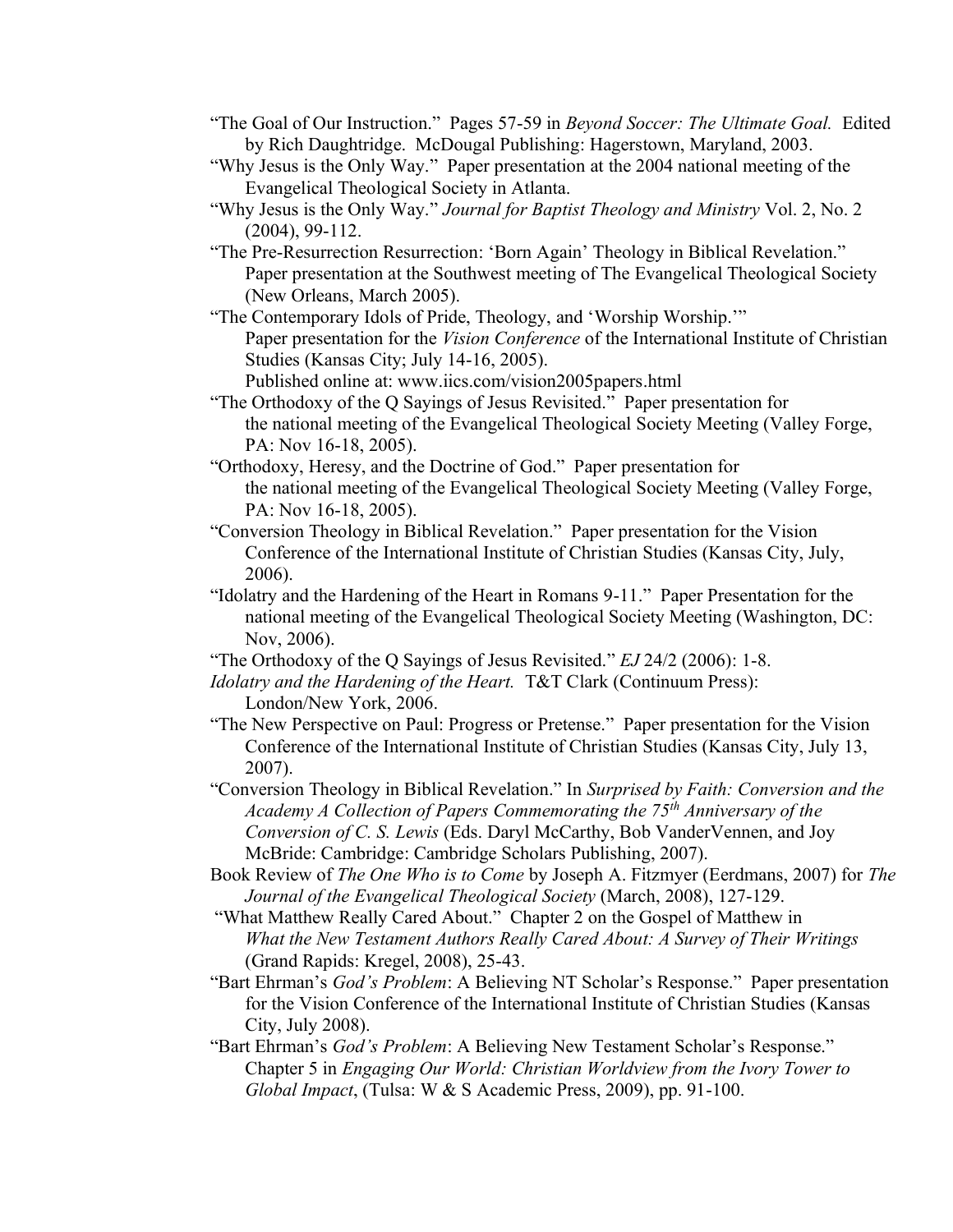- Book Review of *God's Problem* by Bart Ehrman for the Journal of the Evangelical Theological Society (July, 2009).
- "N. T. Wright's 'Fresh Perspective' on Paul: A *Succinct* Introduction and Analysis," *The Evangelical Journal* (Vol. 26; Spring 2008, 5-18).
- "It Never Entered My Mind": The Problematic Theodicy of Theistic Determinism," *Bulletin of Biblical Research* 19.2 (2009), 185-214.

"The Power of the Gospel Story." Keynote address at Taylor University's Colleague's College (August 25, 2010). Printing and distribution by Taylor University Press.

- *Creation, Sin, Covenant, and Salvation.* Eugene, OR: Wipf and Stock, 2011.
- "Diversity of Faith and Religion in the Classroom." In *Diversity in the Classroom: Integrated Framework beyond Chalk and Talk*. Edt. Solomon Abbe. Linus Publications: New York, 2013, pp. 65-82.
- "Hardness of Heart." *The Dictionary of Jesus and the Gospels*. 2<sup>nd</sup> Edition. Downers Grove: InterVarsity, 2013, pp. 360-362.
- "The Gospel of Matthew," *What the New Testament Authors Really Cared About*, 2nd Edition. Kregel Press: Grand Rapids, 2015, 37-62.
- *The Acts of the Apostles,* Taylor Online Course, 2015.
- "The Theology of Friendship." Paper Presentation at the Taylor University C. S. Lewis Conference, June 3, 2016.
- "Roman Backgrounds in New Testament Exegesis." Oral Presentation at the Logos Institute, The University of St. Andrews (June 21, 2018).
- *"The Versatility of the Cross in Global Soteriology." Oral Presentation:* Christianity in the Public Sphere in Africa and Asia. Liverpool Hope University; Liverpool, UK. June, 2018.
- "Five Entry Points for Reconciliation." *Chapel Address.* Africa Theological Seminary; Kitale, Kenya. June, 2019.
- *Where Wisdom May Be Found: The Eternal Value of Integrated Christian Education* (Wipf and Stock; Portland, OR; 2019). Editor and author of first chapter.
- "The Romans Project." *Didaktikos Journal*. August 2019.
- "Isaiah 40.3 and the Synoptic Gospels' Parody of the Roman Road System." *New Testament Studies* (2020) 66, pp. 106-124.
- Book review of James K. A. Smith, *On the Road with Saint Augustine* (Grand Rapids: Brazos, 2019) for *Perspectives on Science and Christian Faith* (PSCF); Volume 72; number 2, pp. 12-13.
- "Searching for Wisdom." *Taylor* (Alumni Magazine), Spring 2020, Vol 118, 14-15.
- *"Turkey." World Christian Encyclopedia.* G. Zurlo and T. Johnson, Edts. Edinburgh: Edinburgh University Press (December 2020, pp. 809-813).
- Introductory articles on Ezekiel, Acts, Romans, and Revelation for the *Abide Bible* (Edt. Phil Collins; Nashville: Thomas Nelson Publishers, 2020, pp. 1208-09, 1623-24, 1675- 76, 1865-65.
- "The New Testament Parody of Pontius Pilate's Stepped Street." *Open Access Journal of Archaeology and Anthropology*. DOI 10.33552/OAJAA.2020.02.000550. (Nov 10, 2020).
- *Forthcoming: "Pontius Pilate." Encyclopedia of the Bible and its Reception,* Walter De Gruyter (Berlin).